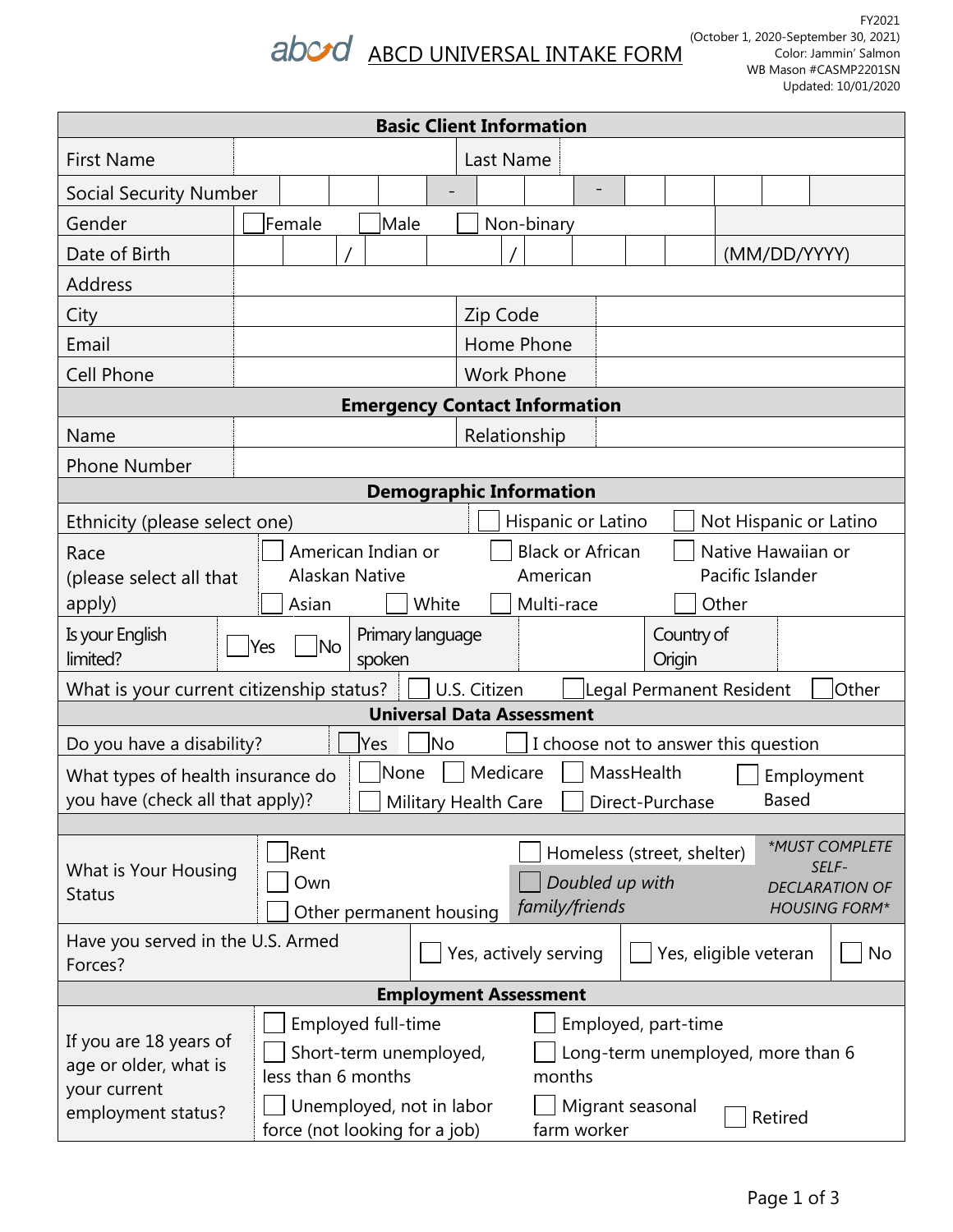## abord ABCD UNIVERSAL INTAKE FORM

| <b>Food Access Assessment</b>                                                 |                                          |                             |            |     |           |  |  |  |
|-------------------------------------------------------------------------------|------------------------------------------|-----------------------------|------------|-----|-----------|--|--|--|
| In the past 12 months,                                                        | Never                                    | Sometimes                   | Always     |     |           |  |  |  |
| I was worried whether our food would run out before we got money              |                                          |                             |            |     |           |  |  |  |
| to buy more                                                                   |                                          |                             |            |     |           |  |  |  |
| The food we bought just didn't last and we didn't have money to get           |                                          |                             |            |     |           |  |  |  |
| more                                                                          |                                          |                             |            |     |           |  |  |  |
|                                                                               |                                          |                             |            |     |           |  |  |  |
| Are you the custodial parent/guardian of a child/children?                    |                                          | lYes                        |            | lNo |           |  |  |  |
| <b>Non-Cash Benefit Assessment</b>                                            |                                          |                             |            |     |           |  |  |  |
| Is anyone in your household receiving any of the following non-cash benefits? |                                          |                             |            |     |           |  |  |  |
| <b>SNAP/Food Stamps</b>                                                       | Permanent supportive housing             | Yes                         | No         |     |           |  |  |  |
| <b>WIC</b>                                                                    | <b>No</b><br>HUD-VASH (Veteran's)<br>Yes |                             |            |     |           |  |  |  |
| <b>Fuel Assistance</b>                                                        | Childcare voucher<br>Yes<br><b>No</b>    |                             |            |     |           |  |  |  |
| Section 8 Voucher                                                             | <b>No</b><br>Yes                         | Affordable Care Act Subsidy |            | Yes | <b>No</b> |  |  |  |
| <b>Public Housing</b>                                                         | <b>No</b><br>Yes                         | Other                       | <b>Yes</b> | No. |           |  |  |  |
| <b>Education Assessment</b>                                                   |                                          |                             |            |     |           |  |  |  |
| What is your highest level of education?                                      |                                          |                             |            |     |           |  |  |  |
| Some Elementary or Middle School                                              | 12+ some college                         |                             |            |     |           |  |  |  |
| Some High School                                                              |                                          | 2 year college graduate     |            |     |           |  |  |  |
| GED                                                                           | 4 year college graduate                  |                             |            |     |           |  |  |  |
| Graduate degree<br>High School Graduate                                       |                                          |                             |            |     |           |  |  |  |
| Trade/technical school graduate                                               |                                          |                             |            |     |           |  |  |  |

| Information Disclosure and Declaration of Accuracy (For Client and Staff)                                                                                                                                                                                                                                                                                                                                                                                                                                                                                                                                                                                                                          |  |  |  |  |  |  |  |
|----------------------------------------------------------------------------------------------------------------------------------------------------------------------------------------------------------------------------------------------------------------------------------------------------------------------------------------------------------------------------------------------------------------------------------------------------------------------------------------------------------------------------------------------------------------------------------------------------------------------------------------------------------------------------------------------------|--|--|--|--|--|--|--|
| Inc. (ABCD) will maintain the confidentiality of personal and financial information I provide, except that ABCD<br>may share information with individuals within ABCD or acting for ABCD as necessary to provide services to<br>me, to keep me updated about ABCD programs, services and initiatives and to administer its programs and<br>ABCD may disclose information upon request of or as required by ABCD's funding sources and/or for<br>purposes of internal or external audits, monitoring, investigations or evaluations, and as authorized or<br>required by law, legal process, or court order. For any other purpose, ABCD will only disclose information with<br>my written consent. |  |  |  |  |  |  |  |
| I hereby certify that the information presented in this declaration is true and accurate to the best of my<br>knowledge. I understand that providing false representation in this declaration may constitute an act of fraud.<br>Further, misleading or incomplete information may result in denial or termination of services.                                                                                                                                                                                                                                                                                                                                                                    |  |  |  |  |  |  |  |
|                                                                                                                                                                                                                                                                                                                                                                                                                                                                                                                                                                                                                                                                                                    |  |  |  |  |  |  |  |
|                                                                                                                                                                                                                                                                                                                                                                                                                                                                                                                                                                                                                                                                                                    |  |  |  |  |  |  |  |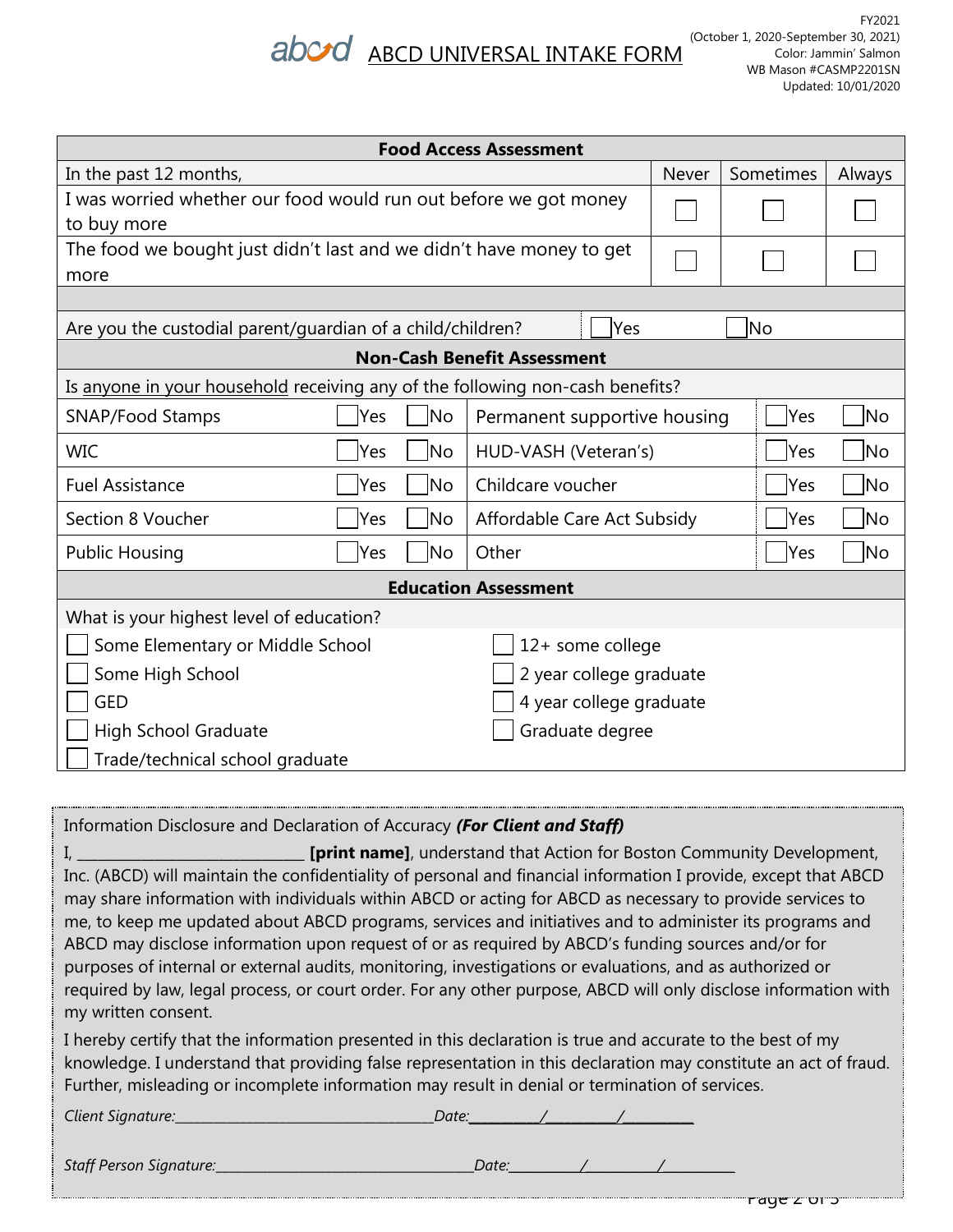| 家庭成員姓名                          | 收入來源                 | 每月薪金                  | 出生日期       | 性別(男/女/不表示)     | 工人詰號碼 | 與申請人關係       | 種族   | 民族               | 教育程度             | 傷殘人士             |
|---------------------------------|----------------------|-----------------------|------------|-----------------|-------|--------------|------|------------------|------------------|------------------|
| <b>Household member(s) Name</b> | <b>Income Source</b> | <b>Monthly Income</b> | <b>DOB</b> | Gender (M/F/NA) | SSN   | Relationship | Race | <b>Ethnicity</b> | <b>Edu Level</b> | Disability (Y/N) |
|                                 |                      |                       |            |                 |       |              |      |                  |                  |                  |
|                                 |                      |                       |            |                 |       |              |      |                  |                  |                  |
|                                 |                      |                       |            |                 |       |              |      |                  |                  |                  |
|                                 |                      |                       |            |                 |       |              |      |                  |                  |                  |
|                                 |                      |                       |            |                 |       |              |      |                  |                  |                  |
|                                 |                      |                       |            |                 |       |              |      |                  |                  |                  |
|                                 |                      |                       |            |                 |       |              |      |                  |                  |                  |
|                                 |                      |                       |            |                 |       |              |      |                  |                  |                  |
|                                 |                      |                       |            |                 |       |              |      |                  |                  |                  |
|                                 |                      |                       |            |                 |       |              |      |                  |                  |                  |

Please return the completed form to Chinatown Main Street office

Located at 2 Boylston Street, China Trade Center, Suite G07, Boston, MA 02116

Please contact Executive Director by email: BosCMSed@gmail.com or Phone: 617-350-6303.

Page 3 of 3